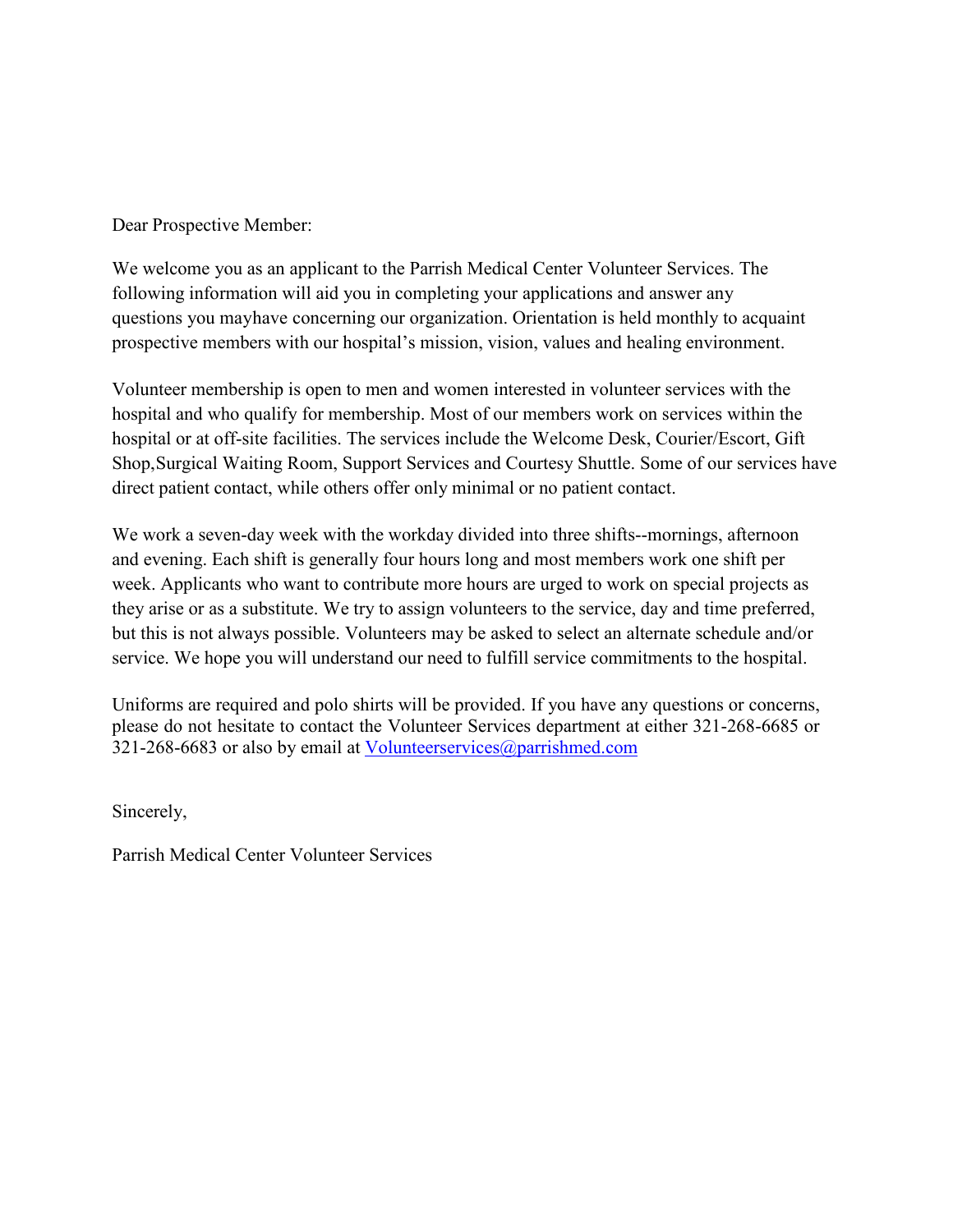# **Volunteer Service Application**

|                                                                                                                                                                                                                                                                                                                                                                                                                                                                      | Name: Spouse's Name: Spouse's Name: |                                                                                                                  |
|----------------------------------------------------------------------------------------------------------------------------------------------------------------------------------------------------------------------------------------------------------------------------------------------------------------------------------------------------------------------------------------------------------------------------------------------------------------------|-------------------------------------|------------------------------------------------------------------------------------------------------------------|
|                                                                                                                                                                                                                                                                                                                                                                                                                                                                      |                                     | the contract of the contract of the contract of the contract of the contract of                                  |
|                                                                                                                                                                                                                                                                                                                                                                                                                                                                      |                                     |                                                                                                                  |
|                                                                                                                                                                                                                                                                                                                                                                                                                                                                      |                                     |                                                                                                                  |
| Email: Email: Employer: Employer:                                                                                                                                                                                                                                                                                                                                                                                                                                    |                                     |                                                                                                                  |
| Previous work experience:                                                                                                                                                                                                                                                                                                                                                                                                                                            |                                     |                                                                                                                  |
|                                                                                                                                                                                                                                                                                                                                                                                                                                                                      |                                     | As a volunteer:                                                                                                  |
|                                                                                                                                                                                                                                                                                                                                                                                                                                                                      |                                     | and the control of the control of the control of the control of the control of the control of the control of the |
|                                                                                                                                                                                                                                                                                                                                                                                                                                                                      |                                     |                                                                                                                  |
| Organizations that you are, or were, a member of (Please indicate any offices you held.):                                                                                                                                                                                                                                                                                                                                                                            |                                     |                                                                                                                  |
|                                                                                                                                                                                                                                                                                                                                                                                                                                                                      |                                     |                                                                                                                  |
| General health condition? $\Box$<br>Any physical limitations that prohibit pushing a wheelchair or walking 2-3 hours? $\Box$ Yes $\Box$ No                                                                                                                                                                                                                                                                                                                           |                                     |                                                                                                                  |
|                                                                                                                                                                                                                                                                                                                                                                                                                                                                      |                                     |                                                                                                                  |
| Any other limitations?<br>Have you ever been a hospital Auxiliary member? UYes UNo                                                                                                                                                                                                                                                                                                                                                                                   |                                     |                                                                                                                  |
|                                                                                                                                                                                                                                                                                                                                                                                                                                                                      |                                     |                                                                                                                  |
| When ? Where ?<br>What are your reasons for joining Volunteer Services? ___________________________                                                                                                                                                                                                                                                                                                                                                                  |                                     |                                                                                                                  |
|                                                                                                                                                                                                                                                                                                                                                                                                                                                                      |                                     |                                                                                                                  |
| Name: <u>Name:</u> Name: Name: Name: Name: Name: Name: Name: Name: Name: Name: Name: Name: Name: Name: Name: Name: Name of Name of Name of Name of Name of Name of Name of Name of Name of Name of Name of Name of Name of Name of<br>Address: National Address: National Address: National Address: National Address: National Address: National Address: National Address: National Address: National Address: National Address: National Address: National Addres |                                     |                                                                                                                  |
|                                                                                                                                                                                                                                                                                                                                                                                                                                                                      |                                     |                                                                                                                  |
| Name: <u>Name:</u> Name: Name: Name: Name: Name: Name: Name: Name: Name: Name: Name: Name: Name: Name: Name: Name: Name: Name: Name: Name: Name: Name: Name: Name: Name: Name: Name: Name: Name: Name: Name: Name: Name: Name: Name                                                                                                                                                                                                                                  |                                     |                                                                                                                  |
| Address: Andreas Address: Address: Address: Address: Address: Address: Address: Address: Address: Address: Address: Address: Address: Address: Address: Address: Address: Address: Address: Address: Address: Address: Address                                                                                                                                                                                                                                       |                                     |                                                                                                                  |
|                                                                                                                                                                                                                                                                                                                                                                                                                                                                      |                                     |                                                                                                                  |
| I understand and agree to comply with the requirements, rules and regulations of Parrish<br>Medical Center.<br>٠<br>confidence.<br>I agree to work a minimum of 25–50 hours a year to maintain an active membership.<br>٠                                                                                                                                                                                                                                            |                                     | I will hold all information concerning patients, physicians and employees of this hospital in                    |
|                                                                                                                                                                                                                                                                                                                                                                                                                                                                      |                                     | Date:                                                                                                            |
| PLEASE RETURN APPLICATION TO:                                                                                                                                                                                                                                                                                                                                                                                                                                        | Titusville, FL 32796                | Human Resources Department<br>Parrish Medical Center Auxiliary<br>951 North Washington Avenue                    |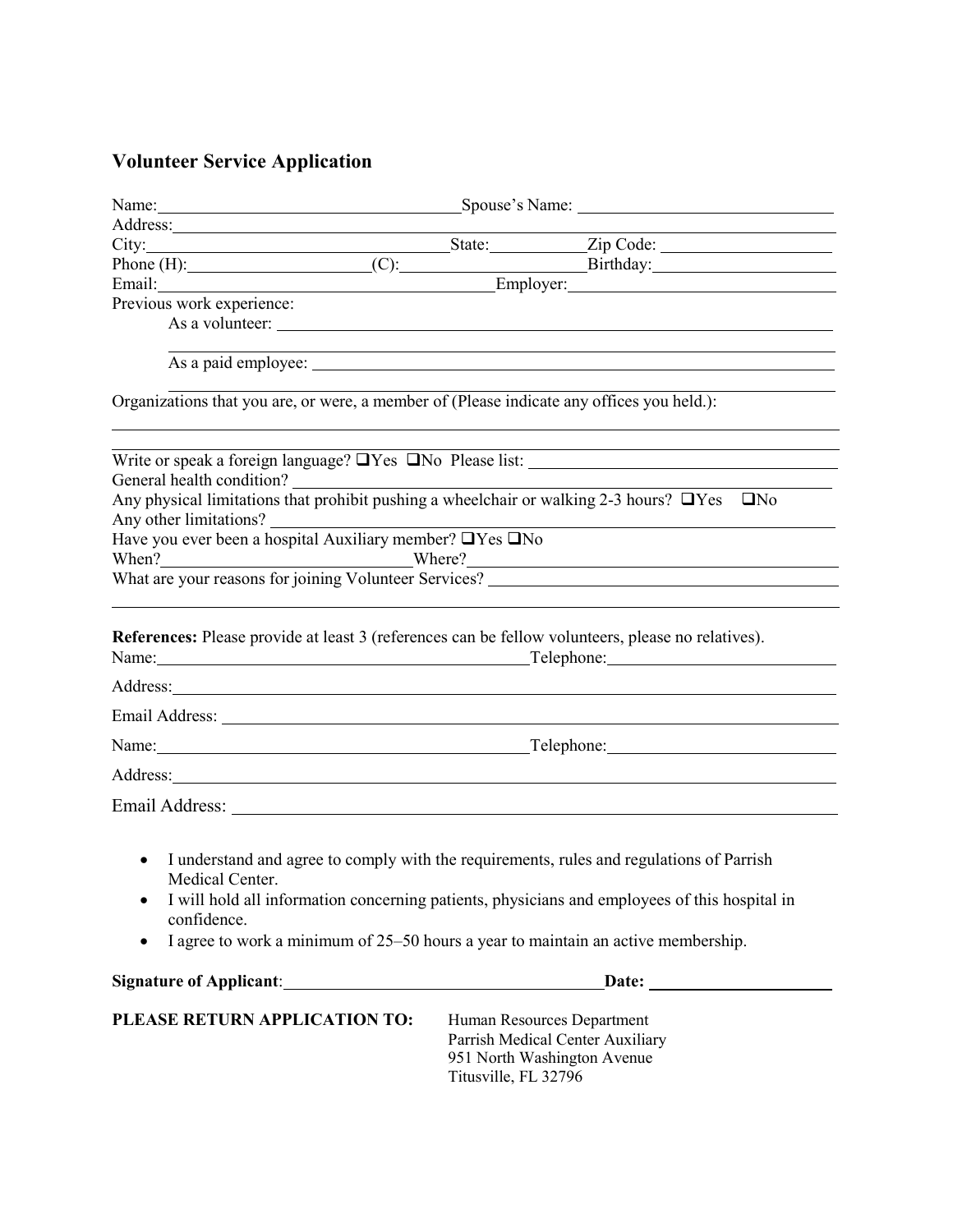#### **CONFIDENTIAL PERSONAL PROFILE**

Please take a few moments to complete your personal profile sheet for your file folder. This will assist us in identifying special skills and talents of our membership.

| Name: Name and the second state of the second state of the second state of the second state of the second state of the second state of the second state of the second state of the second state of the second state of the sec |       |              |  |
|--------------------------------------------------------------------------------------------------------------------------------------------------------------------------------------------------------------------------------|-------|--------------|--|
|                                                                                                                                                                                                                                |       |              |  |
| Telephone: Email: Email:                                                                                                                                                                                                       |       |              |  |
| Emergency Contact: National Contract Contract Contract Contract Contract Contract Contract Contract Contract Contract Contract Contract Contract Contract Contract Contract Contract Contract Contract Contract Contract Contr |       |              |  |
| <b>Name</b>                                                                                                                                                                                                                    | Phone | Relationship |  |
| Are you retired? $\Box$ Yes $\Box$ No Are You a Year-Round Resident? $\Box$ Yes $\Box$ No                                                                                                                                      |       |              |  |
| Special Interests: Note that the set of the set of the set of the set of the set of the set of the set of the set of the set of the set of the set of the set of the set of the set of the set of the set of the set of the se |       |              |  |
| Special Skills (please mark all that apply):                                                                                                                                                                                   |       |              |  |
| $\Box$ Accounting                                                                                                                                                                                                              |       |              |  |
| $\Box$ Computer                                                                                                                                                                                                                |       |              |  |
| $\Box$ Secretarial                                                                                                                                                                                                             |       |              |  |
| $\Box$ Special Events<br>$\Box$ Writing                                                                                                                                                                                        |       |              |  |
| Other:                                                                                                                                                                                                                         |       |              |  |
|                                                                                                                                                                                                                                |       |              |  |
| Do you speak a language other than English? $\Box$ Yes $\Box$ No                                                                                                                                                               |       |              |  |
|                                                                                                                                                                                                                                |       |              |  |

**Thank you for taking the time to complete this form so that we may better serve you.**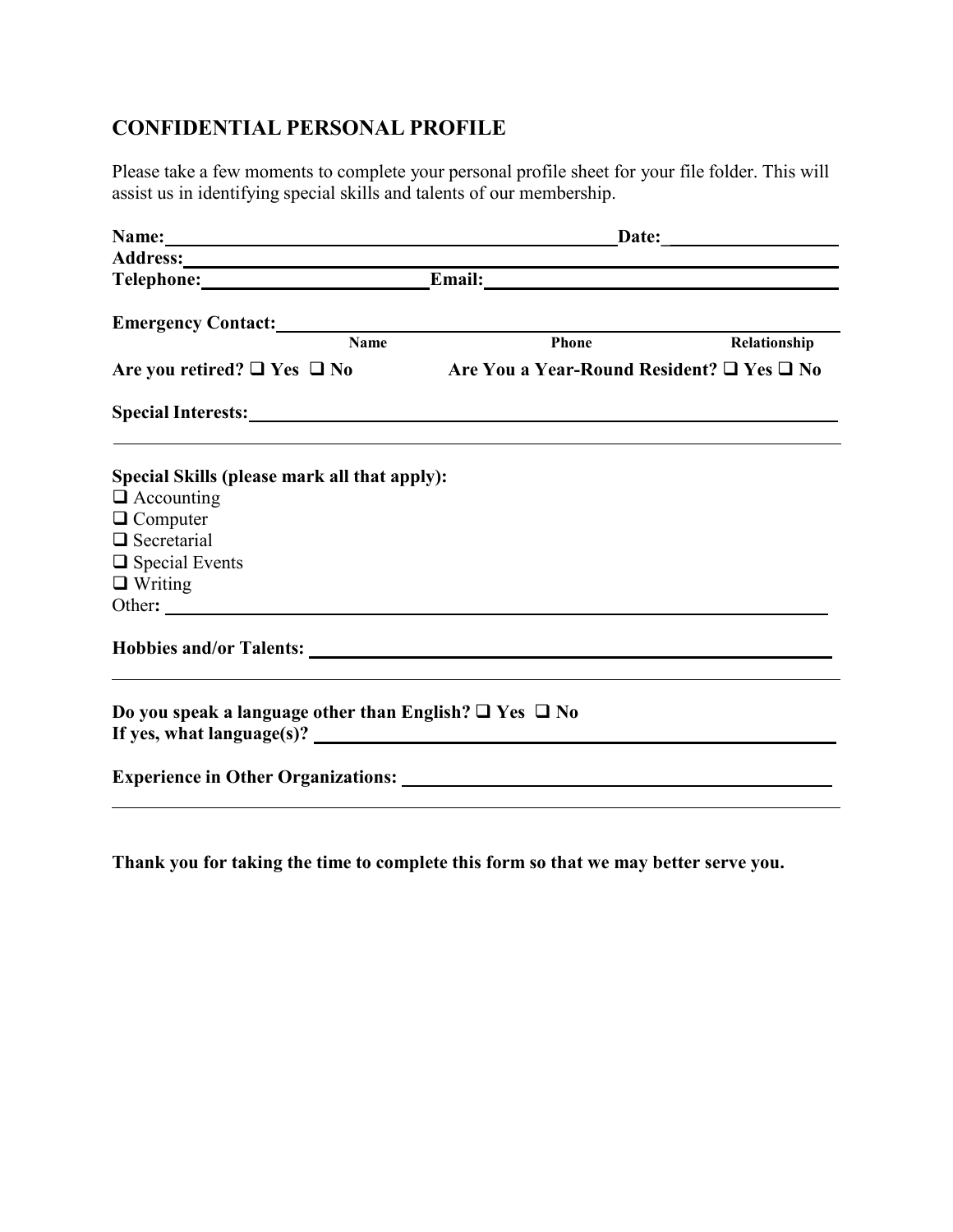## **CONFIDENTIALITY AND NONDISCLOSURE AGREEMENT**

As an employee, regular staff or contracted, volunteer, physician, physician office personnel, student, or vendor at Parrish Medical Center, I have the duty to protect the confidentiality of all patients, medical, financial, employee, organizational, and other forms of information as outlined in this agreement. I also understand that each and every patient, visitor, guarantor, employee and other individual associating or interacting with Parrish Medical Center has the legal right to confidential treatment of information about him/herself.

Therefore, any and all information I am exposed to in the course of performing my professional duties or that I come onto contact with in the course of my interactions with Parrish Medical Center will be treated as highly confidential, and will not be disclosed to anyone who does not need that information to perform his/her professional or medical care duties. Physicians, nurses and other patient care personnel should never disclose patient information to anyone not directly involved in that patient's current care, including, but not limited to the patient's spouse, family and relatives, friends, or other physicians or caregivers who treat the patient for other reasons.

The security and confidentiality of information accessed through electronic information systems is protected through the use of personal user IDs and passwords. The following statement describes your understanding of the significance of accessing protected health information electronically and the implications of any misuse:

I understand that personal user IDs and passwords are the equivalent of my legal signature and I am responsible for their use. I will never knowingly allow anyone to use my user IDs and passwords or leave a system unattended without signing out. I will not disclose my user IDs and passwords to anyone or attempt to gain knowledge of another person's user IDs and passwords to obtain access to any system. In the event that I have any reason to believe the confidentiality of my user IDs and passwords have been compromised, I will immediately notify Information Systems or the appropriate system administrator of the violation and have my password changed. Any misuse of my user IDs and passwords to obtain clinical, financial or business information that is not in the direct performance of my duties or responsibilities is a violation resulting in disciplinary action up to and including termination.

**Accordingly, I pledge and assure that I will protect the confidentiality of any and all patient, medical, financial, employee, organizational, and other types of information and methods of communication, including but not limited to computer systems, paper documents, email, telephone, direct verbal, and all other forms of communication.**

I further agree that except as permitted or required by this agreement or by law, I expressly agree to comply with the Health Information Portability and Accountability Act (HIPAA) in all respects, including the implementation of necessary safeguards to prevent such disclosure.

#### **I have read and fully understand the above and agree to be bound by each and every term and condition of this agreement with Parrish Medical Center.**

| <b>Print First Name</b> | МI   | <b>Last Name</b>        |
|-------------------------|------|-------------------------|
|                         |      |                         |
| <b>Signature</b>        | Date | <b>Telephone Number</b> |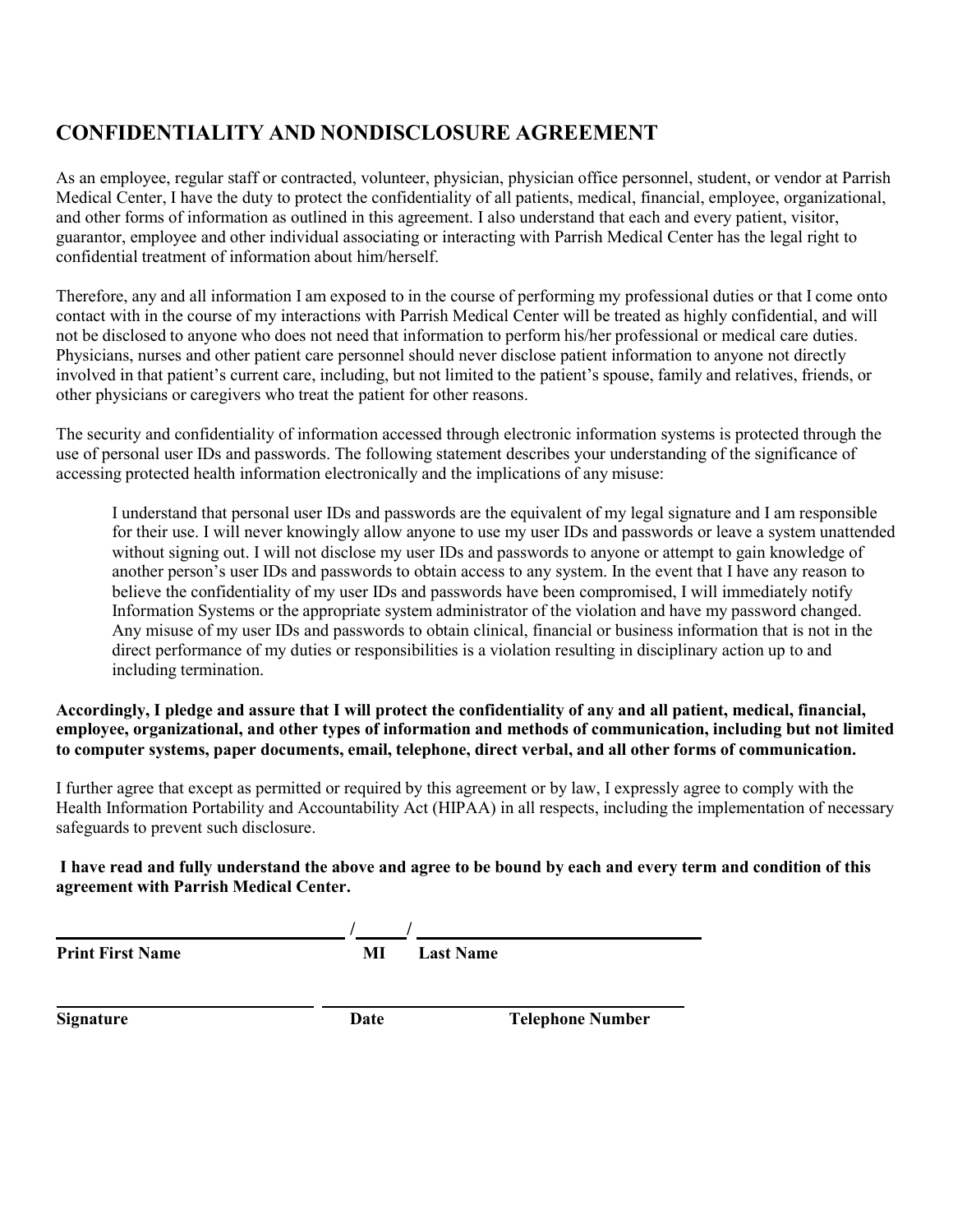## **Consent to Photograph, Videotape, Film or Interview**

Parrish Medical Center (PMC) is committed to protecting the privacy and confidentiality of our patients/community and their information.

| I, |                                                                                                                                                                                                             |  |  |  |
|----|-------------------------------------------------------------------------------------------------------------------------------------------------------------------------------------------------------------|--|--|--|
|    | (Please print: patient or his/her legal representative name)                                                                                                                                                |  |  |  |
|    | hereby authorize and grant permission to PMC, and/or its representatives to:                                                                                                                                |  |  |  |
|    | To photograph/videotape//film me (or my minor child) to document the progress of my<br>medical care.                                                                                                        |  |  |  |
|    | To release pertinent medical and other information to the media about me (or my minor<br>child's name) beyond the one word condition description (Good, Fair, Poor, Critical,<br>Serious, or Undetermined). |  |  |  |
|    | To interview me (or my minor child's name) for use by the news media: newspapers,<br>magazines, radio, television, etc.                                                                                     |  |  |  |
|    | To interview me (or my minor child's name) for use within PMC's marketing or publicity<br>materials.                                                                                                        |  |  |  |
|    | To photograph/videotape/film me (or my minor child) for use in marketing or publicity<br>materials.                                                                                                         |  |  |  |
|    | In signing this agreement, I understand that:                                                                                                                                                               |  |  |  |
| 1. | Editing of these materials by individual media <i>(i.e.</i> television, newspaper, magazine)<br>representatives will be done so at their discretion, and that this discretion is beyond<br>PMC's control.   |  |  |  |
| 2. | I have agreed to participate without monetary compensation.                                                                                                                                                 |  |  |  |
| 3. | I can revoke my consent at any time in writing, but if I do, it will not have any effect on<br>any actions taken prior to my revocation.                                                                    |  |  |  |
| 4. | I may refuse authorization and that this is strictly voluntary.                                                                                                                                             |  |  |  |
|    | $(\overline{\text{Sigma}})$<br>(Date)                                                                                                                                                                       |  |  |  |
|    |                                                                                                                                                                                                             |  |  |  |
|    | (Witness)                                                                                                                                                                                                   |  |  |  |
|    | Phone Number:                                                                                                                                                                                               |  |  |  |

Mailing Address: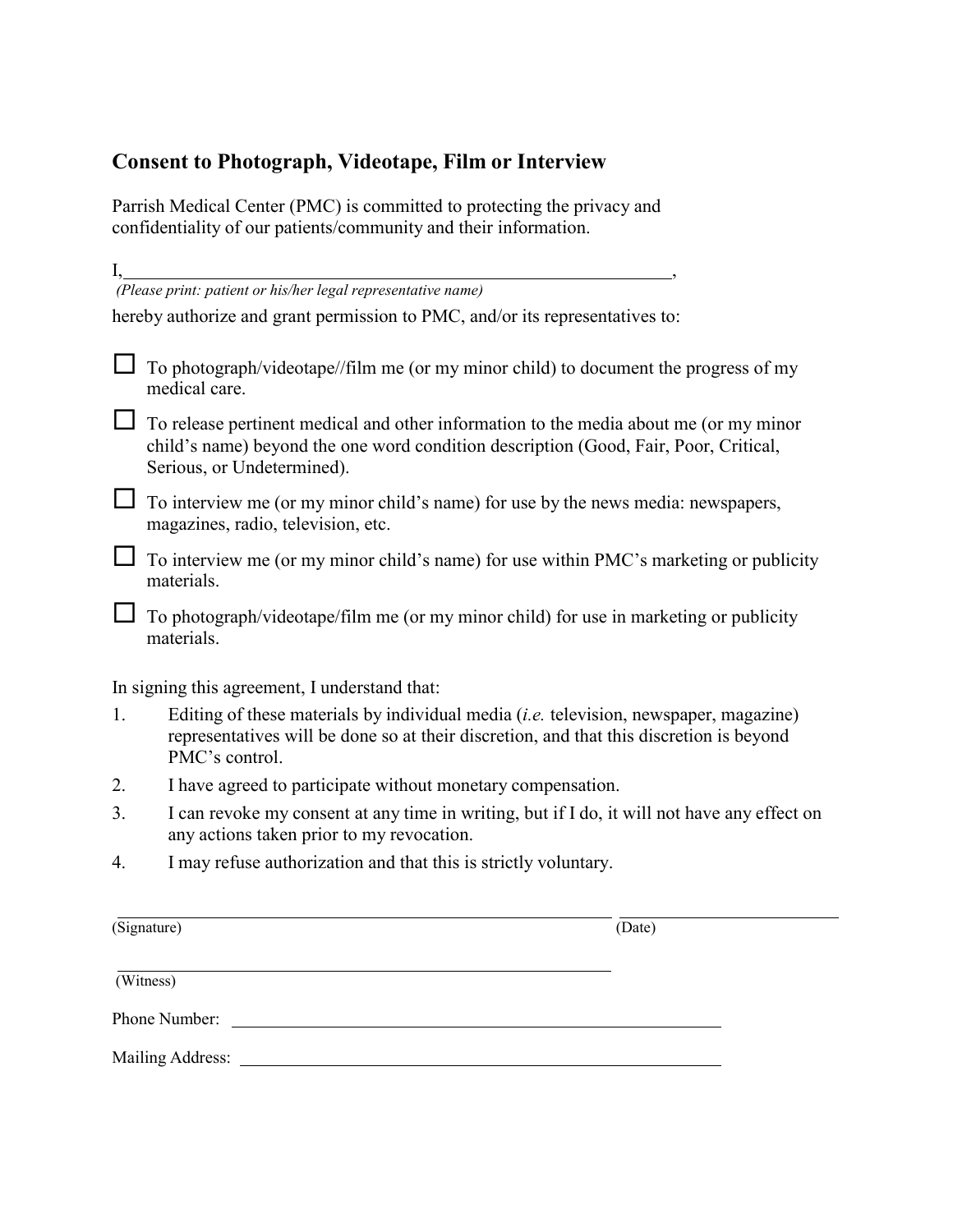#### **CODE OF ETHICS FOR VOLUNTEERS**

As a volunteer, I realize that I am subject to a code of ethics that binds the employees at Parrish Medical Center and its off-site family of services. Like them, I assume certain responsibilities and expect to account for my actions based on the organization's expectations. I will keep confidential matters confidential. As a volunteer I have agreed to work with no monetary compensation. But, once accepted as a volunteer worker, I expect to do my work according to the high standards expected of paid care partners.

I believe that all work should be carefully analyzed so work methods can be standardized. I believe that people should be studied in order to determine what jobs they can do and like to do, and that as far as possible, they should be assigned to jobs they can do well and enjoy.

I promise to be open-minded in my work, to be trained for it, and bring interest and attention to it. I realize that I may have assets that my co-workers may not have andthat I should use these to enrich the projects we are working on together. I also realize I may lack assets that my coworkers have. I will not let this make me feel inadequate, but will endeavor to assist in developing good teamwork.

I will learn how I can best serve the activity for which I have volunteered, and offer as much as I am sure I can give, but no more. I realize that I must live up to my promises and, therefore, will be careful that my agreement is simple and clear so that it cannot be misunderstood.

I believe my attitude toward volunteer work should be professional. I believe that I have an obligation to my work, to those who direct it, to my colleagues, to those for which it is done, and to the public.

Being eager to contribute all I can to Parrish Medical Center's healing environment,I accept this Code of Ethics for Volunteers as my code, to be followed carefully and cheerfully.

Signed Date

Print Name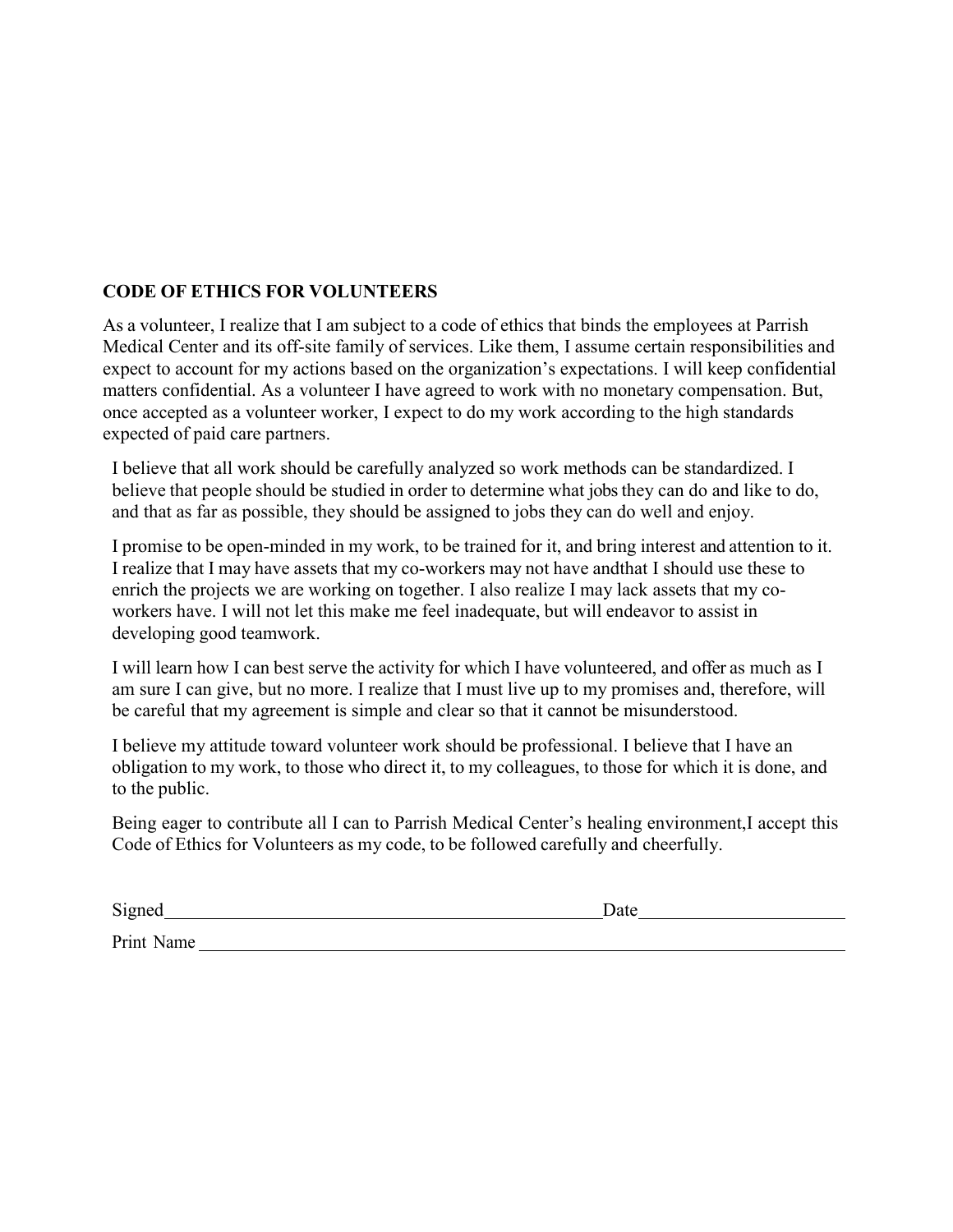## **VOLUNTEER SERVICES REQUEST FOR LOCAL LAW ENFORCEMENT CHECK FOR APPLICANTS**

Pursuant to Chapter 85-54, Laws of Florida, Parrish Medical Center requests a local records check on the applicant listed below:

| Last Name                                              | Middle                                                                    | First |
|--------------------------------------------------------|---------------------------------------------------------------------------|-------|
| <b>Social Security Number</b>                          |                                                                           |       |
| Date of Birth                                          | Race                                                                      | Sex   |
|                                                        | Please document the findings of this check and return the information to: |       |
| <b>Parrish Medical Center</b>                          |                                                                           |       |
| Human Resources                                        |                                                                           |       |
| 951 N. Washington Avenue<br>Titusville, FL 32796       |                                                                           |       |
| Phone: (321) 268-6111 Ext. 7741<br>Fax: (321) 268-6878 |                                                                           |       |
|                                                        |                                                                           |       |

I hereby authorize Brevard County Sherriff's Department to check any and all records pertaining to criminal convictions and for any law enforcement agency to release to Parrish Medical Center information regarding convictions under Florida Statutes or statutes of other jurisdictions.

**Signature of Applicant Date**